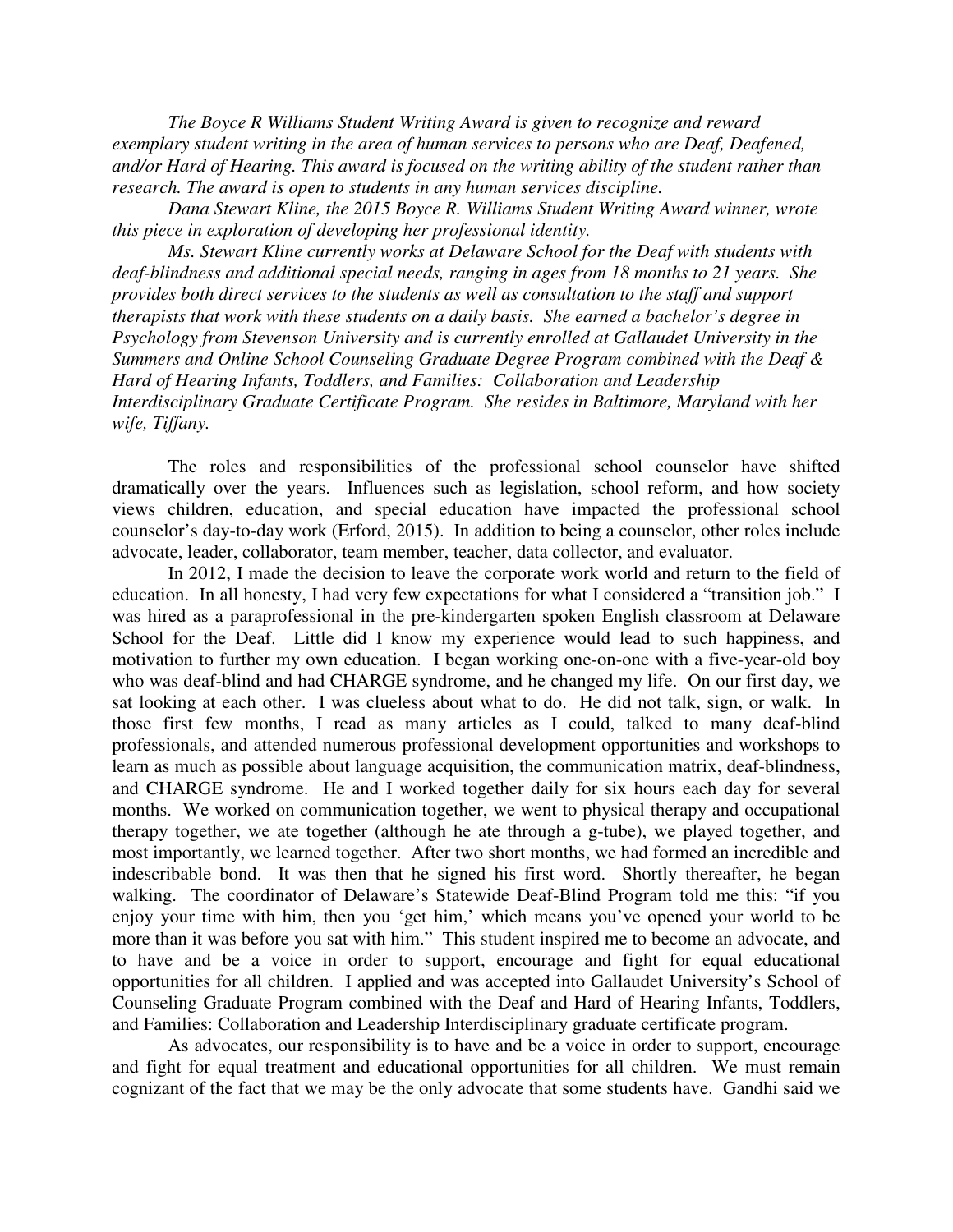must "be the change we wish to see in the world." We do this by accepting the role of a leader. The walk of change does not move if there is no leader to guide the way.

The foundation of our work is based upon our ability to build relationships. This does not only mean with our students, but also with teachers, service providers, administrators, families, community members, and members of legislature (local, state, and federal). We must be active team members by sharing our knowledge, ideas, and feelings. We should also remain open to others' expertise, experiences, and thoughts. In creating these connections, we are building alliances to help in our efforts to create change within the system(s).

In our first class discussion, we were told that in addition to being professional school counselors, we would also be considered as agents for social change. This made my responsibility as a professional school counselor feel even more personal. A vivid image popped into my mind: lurking under my business casual school counseling attire was a superhero's uniform with the words "AGENT FOR SOCIAL CHANGE" across the chest, while my cape was peeking out from my shirt collar. I identified it as a uniform instead of a costume, because it was something that we would be expected to take pride in when we put it on daily. All students deserve the same quality curriculum and instruction. I am clear on the responsibility that I have in ensuring that this happens through the work that I conduct on a daily basis. We must have an engrained belief that each student is just as deserving as the next. This includes *all* races, gender identities, socio-economic backgrounds, sexual orientations, cultures and beliefs, students with various emotional challenges, physical challenges, varying cognitive abilities, the gifted, the privileged and the less or not privileged, etc. We must learn to appreciate our differences and realize that the ability of each student being able to bring a different perspective/experience into the classroom will not only educate and facilitate the growth process, but empower students.

As counselors, it is important that we also remember our role as teachers. We are, and will be, responsible for delivering guidance instruction and lessons derived from the American School Counselors Association (ASCA) model, much like classroom teachers. At times, our lessons will be with individuals, and other times our lessons with groups. We accept the responsibility of providing our students with the resources and tools they need to be successful in school, post-secondary education, and in their own communities. We do this by teaching them strategies to manage and rationalize their feelings, establish and sustain healthy relationships, further their educational goals and/or obtain employment, and achieve personal success(es).

Lastly, we must be constant in our use of assessments and outcome data to hold our programs and ourselves accountable. Assessments allow us to continuously reevaluate our students', school's, and the community's needs. The data informs us of the effectiveness in our work with an ever-evolving student and professional population. We should, in turn, use this data to shape our work. As professionals, we must always be reflective. We are responsible for ensuring that we meet the changing needs of our students. We are no good to our students or our school if our services are not effective. Erford (2015) reminds us that we must stay relevant and ensure that our programs "equitably meet the academic, personal/social and college and career needs of all students" (p. 91).

Erford (2015) adds the following 10 roles to school counselors' repertoire: (1) professional, (2) agent of diversity and multicultural sensitivity, (3) leader and advocate for academic and social justice, (4) developmental classroom guidance specialist (5) provider of individual and group counseling services (6) career development and educational planning specialist, (7) school and community agency consultations/collaboration specialist, (8) school reform and accountability expert, (9) safe schools, violence prevention, at-risk specialist, and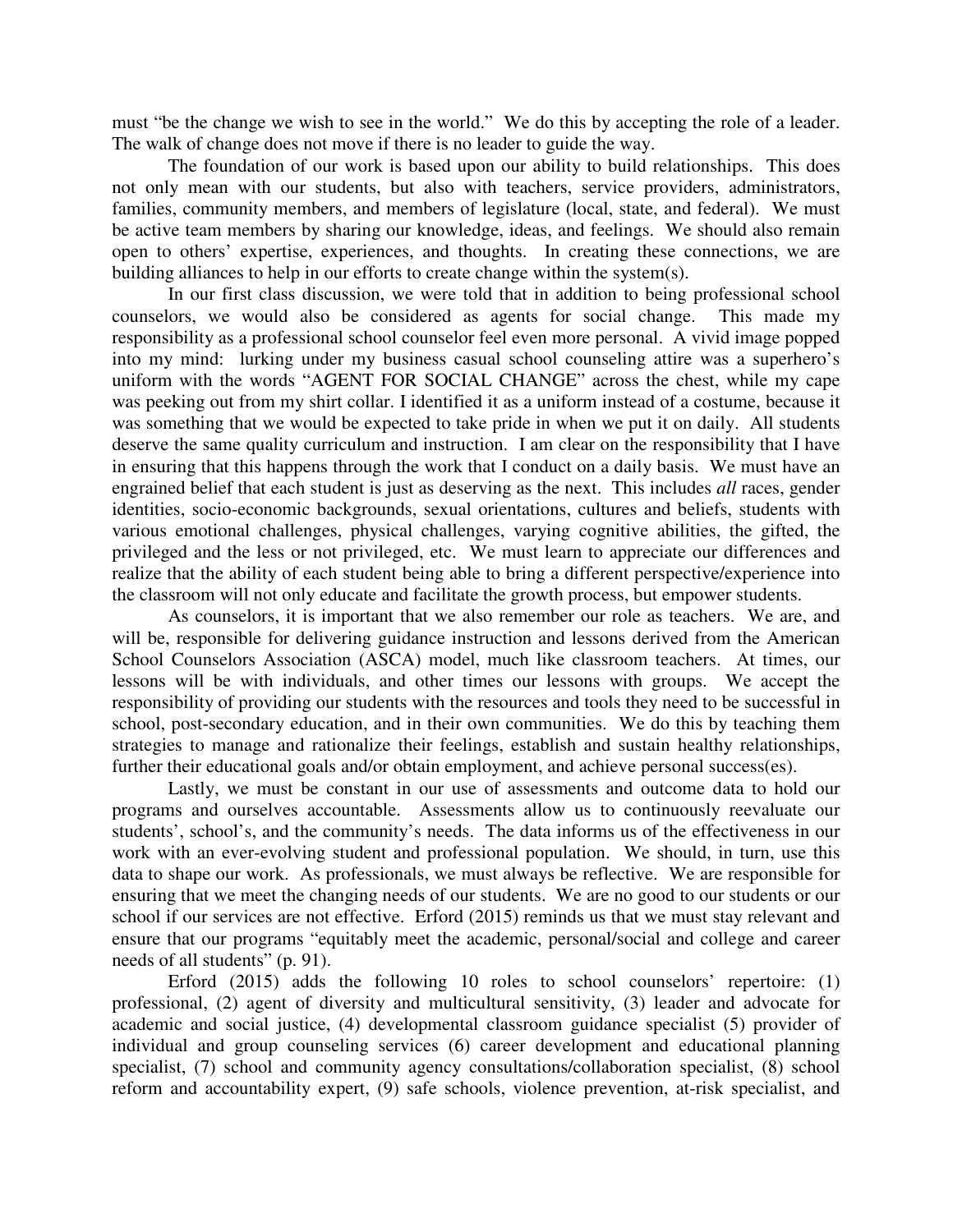(10) advocate for students with special needs. Each of these of these roles is critical to develop in our journey of becoming effective school counselors.

Several assignments in my studies helped make readings and subsequent classroom discussions come to life. It was extremely beneficial having the opportunity to conduct an interview with a present-day professional school counselor, looking at the job through experienced eyes. Oftentimes, what is in print is not always as it is in real life. Sharing our experiences and being able to learn from classmates' interviews offered me unique perspectives. Again, the role of the professional school counselor was further expanded and the interviews reinforced that the school counseling profession is not a one-size-fits-all job. The responsibilities vary, and probably always will. It seems all too often that non-counseling duties sneak their way in and make it difficult for counselors to be as effective as possible. Furthermore, it takes a certain level of vulnerability to succeed in relating to students and the challenges that they're faced with on a daily basis. It takes a creative mind to generate solutions and alternatives to change behaviors. It also requires patience and ambition at the same time. We, as counselors, must meet the students where they are and offer them something different from what they're used to.

 I was also given the opportunity to explore several professional organizations that would benefit and support us in working with students who are deaf or hard of hearing. Each of these organizations offers unique resources to support the working professional's continuous learning and personal growth, and there are two that appeal to me: the American Counseling Association (ACA), and the National Association of Multicultural Education (NAME).

 The ACA appeals to me because its mission statement clearly states that the profession of counseling should be used to promote diversity and human dignity (About ACA, n.d.). The ACA's emphasis on developing and empowering a well-rounded counselor is something I relate to. Having the chance to attend the ACA's annual conference and workshops they offer would be a great opportunity to network with other professionals and learn from our trailblazers.

There were several things that caught my eye about NAME. The first was NAME's connection to the word *Sankofa*, which meaning is often symbolized by a mythical bird running forward as its head looks backward, gently carrying an egg in its mouth. The Sankofa bird represents our journey forward in life, while remembering, appreciating, learning, growing, understanding, and remaining connected with our roots/past. The egg in the bird's mouth represents our future. Each time, I hear the word *Sankofa* or see an image of the Sankofa bird, I am reminded of its powerful message and how our daily experiences constantly mold us, challenge our way of thinking, and shape our personal and professional identities. It is imperative that I continue to explore my history, learn and grow from it, and be constructive as I inspire others and myself on my exhilarating walk forward.

NAME's six main goals go hand-in-hand with school counselors' role of being social justice change agents. Each valuable goal not only applies in the field, but I can also directly relate them to aspects in my everyday life. According to the *Definitions of Multicultural Education* page on the NAME website, in order to "achieve these goals, multicultural education in schools needs school staff that is culturally aware and diverse." This statement holds personal meaning. I have worked in several schools where the majority of the students was of one ethnicity and the majority of the staff was of another ethnicity. Children need to be able to see themselves in the people who lead them. There needs to be more of an emphasis/training on multiculturalism in education. As counselors, we will work both as individuals, and as members of interdisciplinary teams. The team that makes the biggest impact is the one where each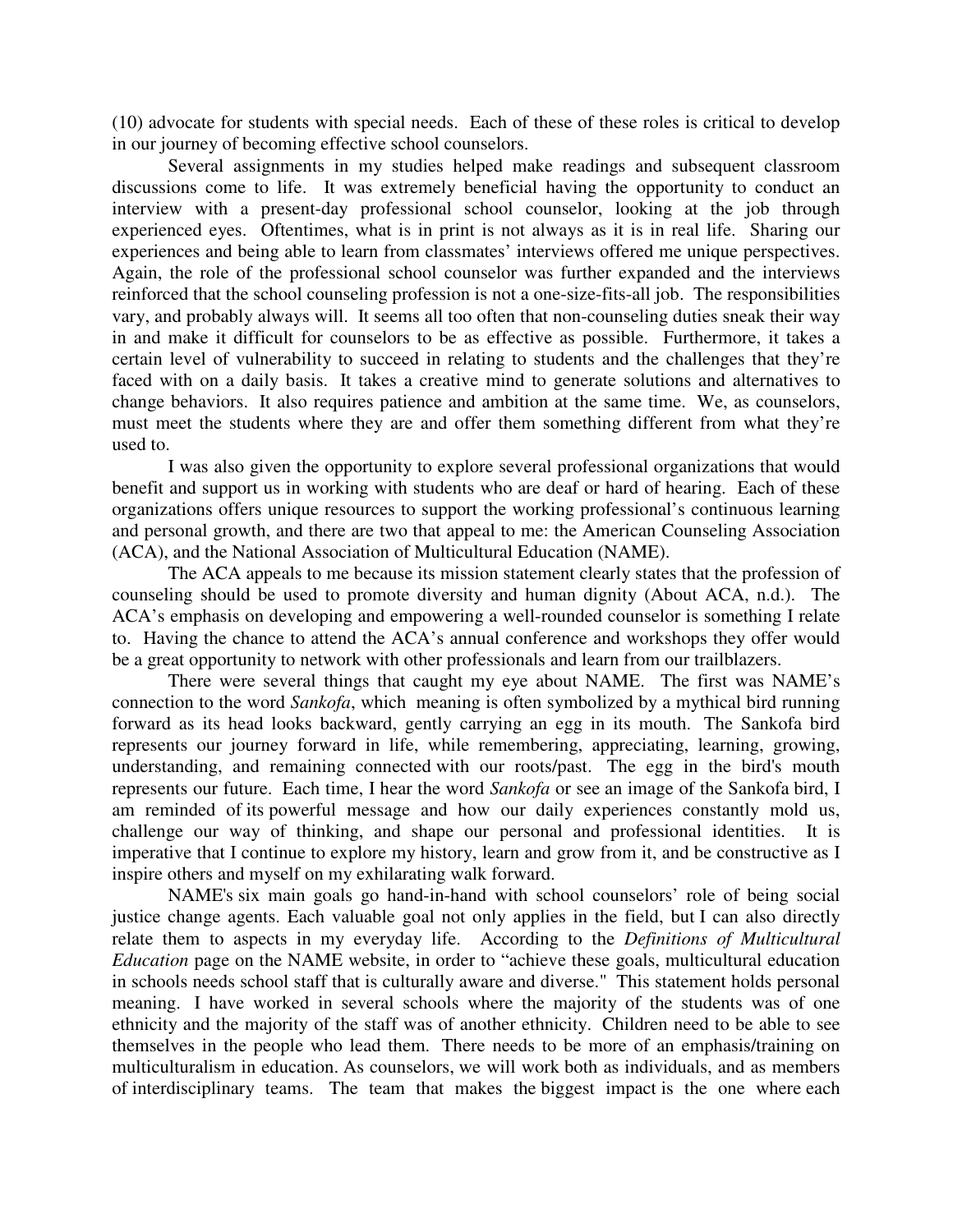member shares the same vision and works together to meet and exceed the team's goal(s). I plan to become a NAME member and attend its annual conference to further educate myself on how to advance multicultural education, equity, and social justice.

While we must remain patient and realize that change takes time, we must also be reminded that change begins with us. As we learn more, experience more, and continue our efforts to make social change a reality, we will feel more and more empowered. We must educate, share our knowledge and experiences, and ensure that other educators understand they, too, are responsible for making social justice and valuing multiculturalism a priority. Legislation must understand that inequality on any level, against any population is wrong and must be addressed as well.

I have established four action plans to further expand my professional identity. First and foremost, I need to continue to expose and immerse myself in Deaf culture. I need to remain an active participant within the Deaf community. In my future role as a professional school counselor, the ability to communicate and relate to my students is vital in building and sustaining trusting relationships. Immersion will not only help me to become proficient in ASL, but also expand my knowledge of Deaf culture and becoming an ally to the Deaf community.

In order to develop cultural competence, I plan to increase my self-awareness by discovering my family history, values and experiences. I recently started reading *White Like Me: Reflections on Race from a Privileged Son* by Tim Wise and have come to realize that I, too, have roots, and my story, like his and many others, did not begin on the day that I was born. Wise (2011) suggests that "when we first draw breath outside the womb, we inhale tiny particles of all that came before, both literally and figuratively" (p. 1). I intend to have meaningful dialogue with my grandparents and other family members to create my own family tree. As Erford (2015) recommends, I will also expand my knowledge of white privilege in order to reduce the potential impact it may have on my ability to relate to and help others. Uncovering and learning from my past will help me to become a more culturally competent ally and professional school counselor.

I will also continuously expand my knowledge by joining ACA and NAME and attending conferences and workshops focused on multiculturalism, diversity, inclusion, breaking stereotypes, oppression, and empowerment. I also hope that this exposure and knowledge will instill the confidence necessary to become a leader and advocate in the field.

My last action plan requires some soul searching. It will involve me taking a look at who I am, my core beliefs, my worldview, and the type of counselor that I wish to become. Currently my knowledge and understanding of the theories of psychotherapy is very limited. As I read and learn more about each of the theories, I plan to blend my knowledge with my experiences and values to select the theory that best fits the truths inside me in order to guide my future work as a professional school counselor.

My vision for my future as a professional school counselor involves embracing the title of agent for social change. Although I would prefer to work at a school for Deaf students, I am also confident in my ability to make an impact and advocate for Deaf/Hard of Hearing students mainstreamed into a public school setting. I see myself empowering various minority students (Deaf/Hard of Hearing, severe disabilities, special needs, LGBTQIA, and other marginalized populations) to feel validated and fulfilled as they develop their own identities. Growing up as a gay child myself, I recall feelings of isolations and questioning who I was and where I belonged throughout my school years.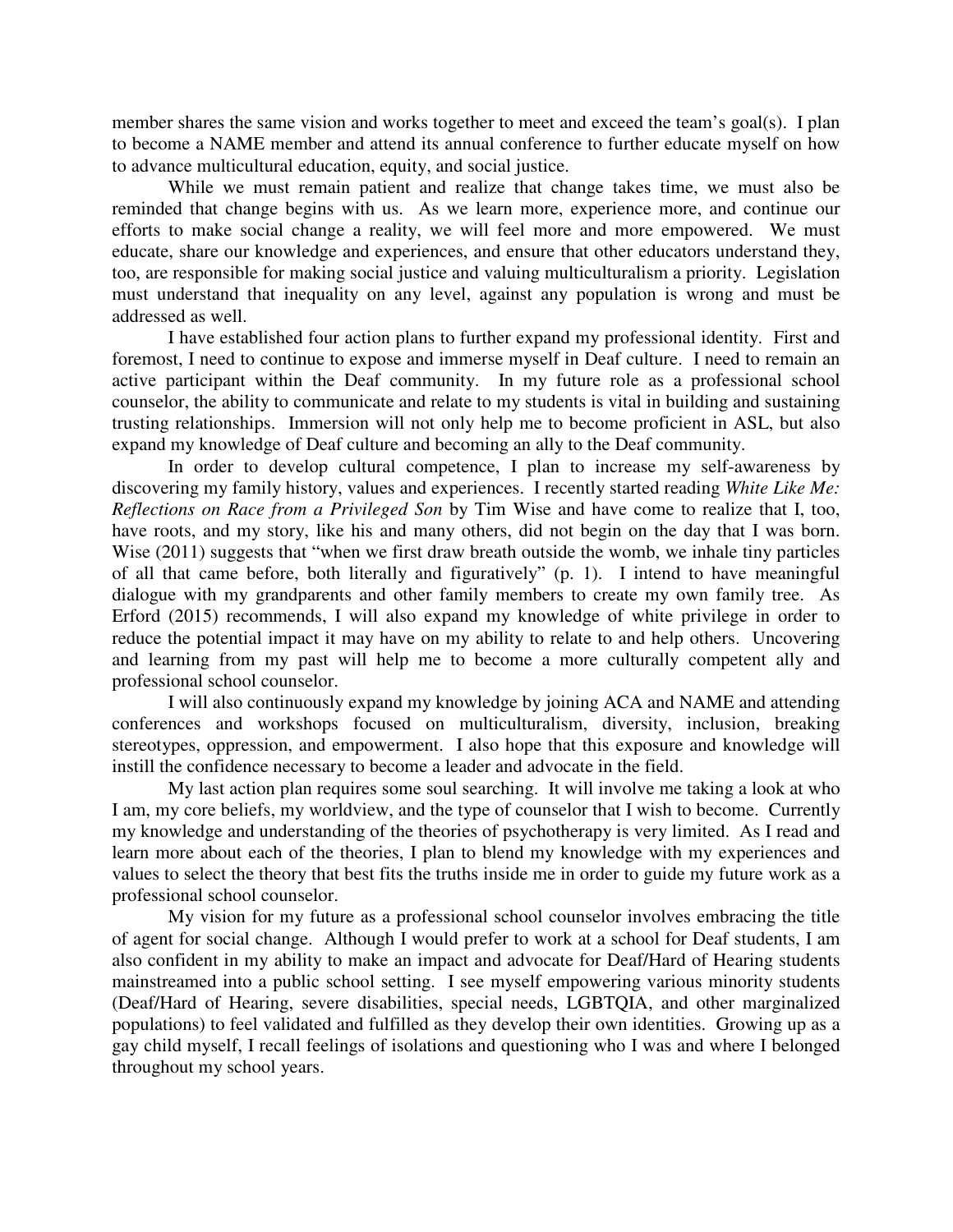I currently work with students who are Deaf/Hard of Hearing and many of whom have additional disabilities (physically, emotionally, socially, and cognitively). I see and feel a need for understanding, empathy, education, patience, inclusion, and acceptance in the overall educational systems. I am dedicated to these principles, and want to assist the educational community by becoming a loyal and devoted culturally competent school counselor. I plan to serve all students through individual counseling, small and large group counseling, mentoring, promoting involvement in social interactions, advocating, teaching them how to advocate for themselves, being an ally, and assisting in the intricacies of planning for post-secondary education/career opportunities.

My most important responsibility will be to meet my students where they are. If for any reason I am unable to meet their needs, I am committed to finding someone who can. As a school leader, I intend to involve myself in community activities, leadership activities, and extracurricular activities within the school in order to stay visible, embrace the school culture, and advocate for what is best to develop our students into thriving citizens. I expect to help each of these students find the appropriate social/emotional balance necessary to achieve their own individual success.

## **Contact Information:**

Dana Stewart Kline Dana.stewart.kline@gallaudet.edu